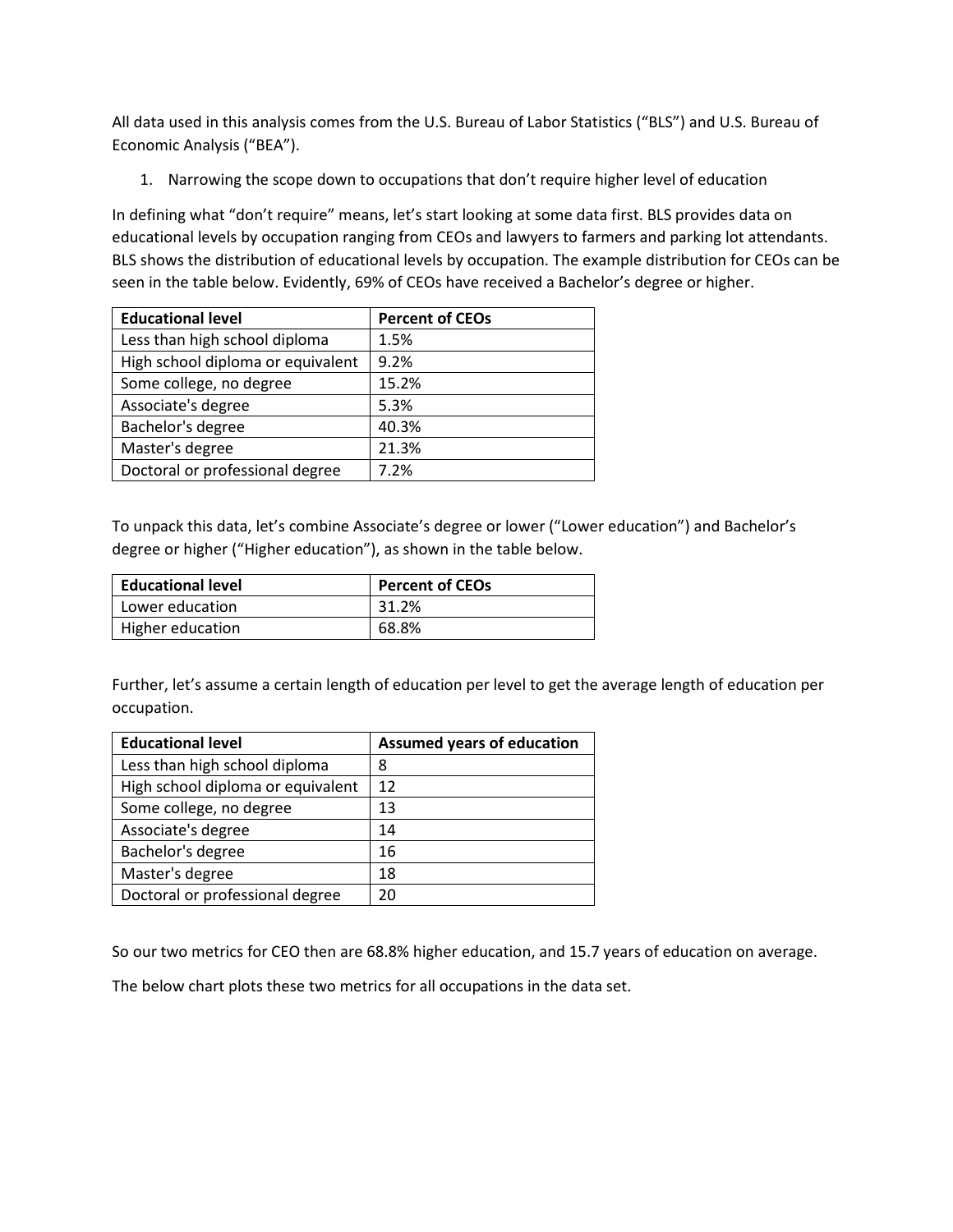

Now armed with some data, we can start creating our own definition of what don't require higher education means. The chart shows the distribution two types of curvatures – a high slope in the beginning and end of the curve, indicating pockets of low vs. high levels of required education. The middle section exhibits a flatter slope. The beginning of the flattening out part of the curve starts around 25% of proportion of higher education. Let's further pick the semi-arbitrary number of 13 years of education, at the educational attainment level "some college, no degree."

So our working definition is don't require higher education means the educational profile of the occupation has both below 13 years of education on average and below 25% of higher educated workers. While this may sound like a tough criteria, it only eliminates 61% of occupations, leaving a total of 39% left. That's almost half of all kinds of jobs that are up for grabs.

# 2. I**dentifying occupations with attractive employment characteristics**

# *a. Income relative to education*

It makes sense that the more you study, the higher degree of specialization you attain, and as such command a higher wage. Plotting the median income against average length of education shows this positive trend. There is a certain 'return on your investment' with respect to education. That being said, for the same amount of education, some occupations pay more and some pay less. To shortlist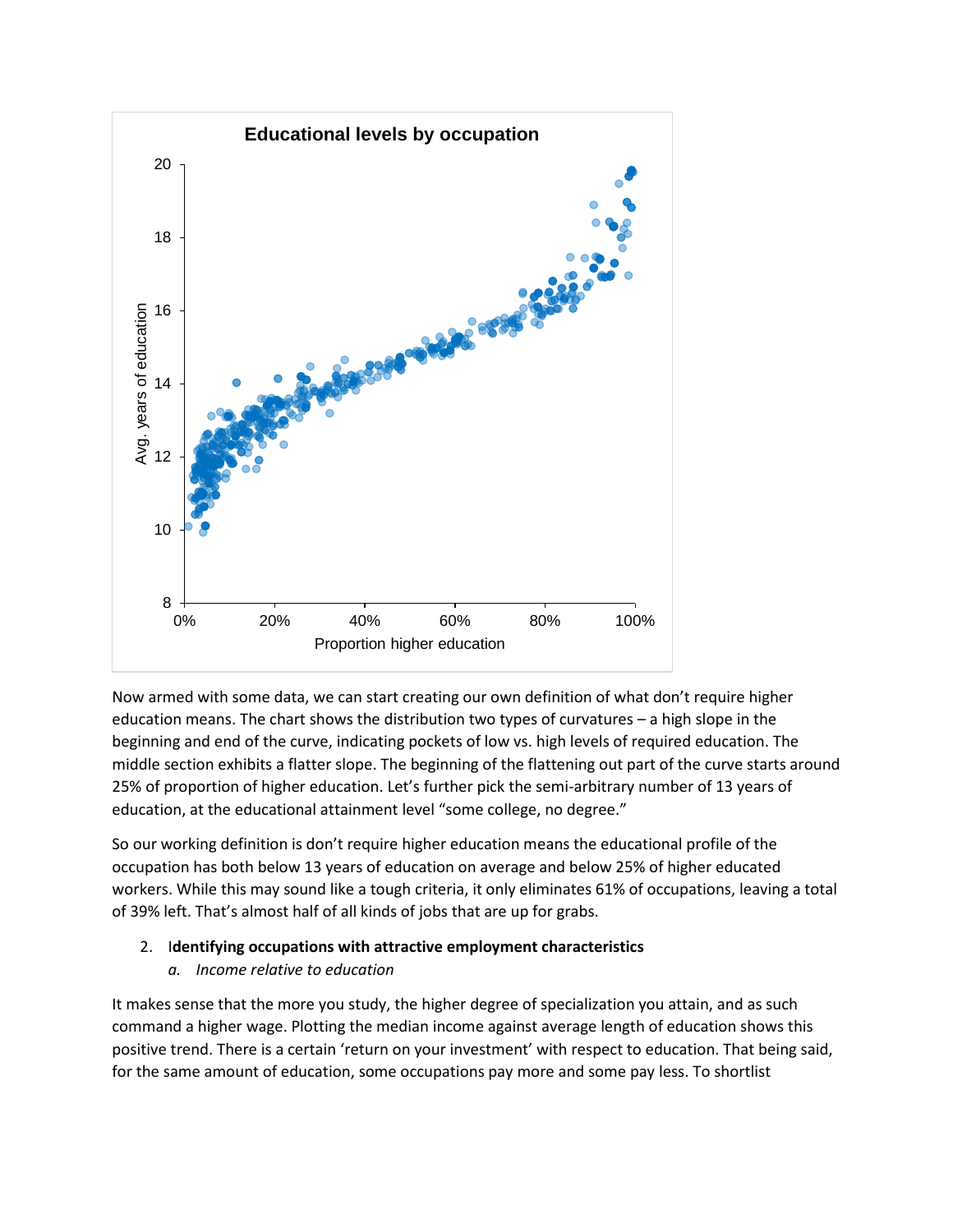occupations, let's think of drawing a line in the middle and only choosing occupations that are above the fold, that is, occupations that have higher than average wages for a certain level of education.



Among the 39% of occupations identified in the first step, 57% of those are above the fold (the black regression line in the chart above), leaving 22% of jobs overall. The thinking here is that while there are some higher paying jobs below the fold than above it, those would suggest have a higher income because of a higher degree of education or training.

# *b. Job openings, new jobs, and replacement needs*

To identify more attractive occupations, let's look at how 'easy' it would be to get that job simply by looking at market forces. We can look at if there is a growing demand for a certain occupation as well as if there is a high replacement rate (i.e. older people retiring and younger workers replacing them). We can combine these two and call it 'job openings' either due to growth or replacement. For instance, in 2014 there were 13,100 gas pump operators and BLS projects that in 10 years there will be 14,200, an addition of 1,100 jobs. However, 6,700 gas pump operators will also need to be replaced, so the total job opportunity is 7,800, or 780 per year roughly. This creates a high job openings rate of 6.0% annually. One can further posit that a high rate is good if most of that is coming from growth of new jobs as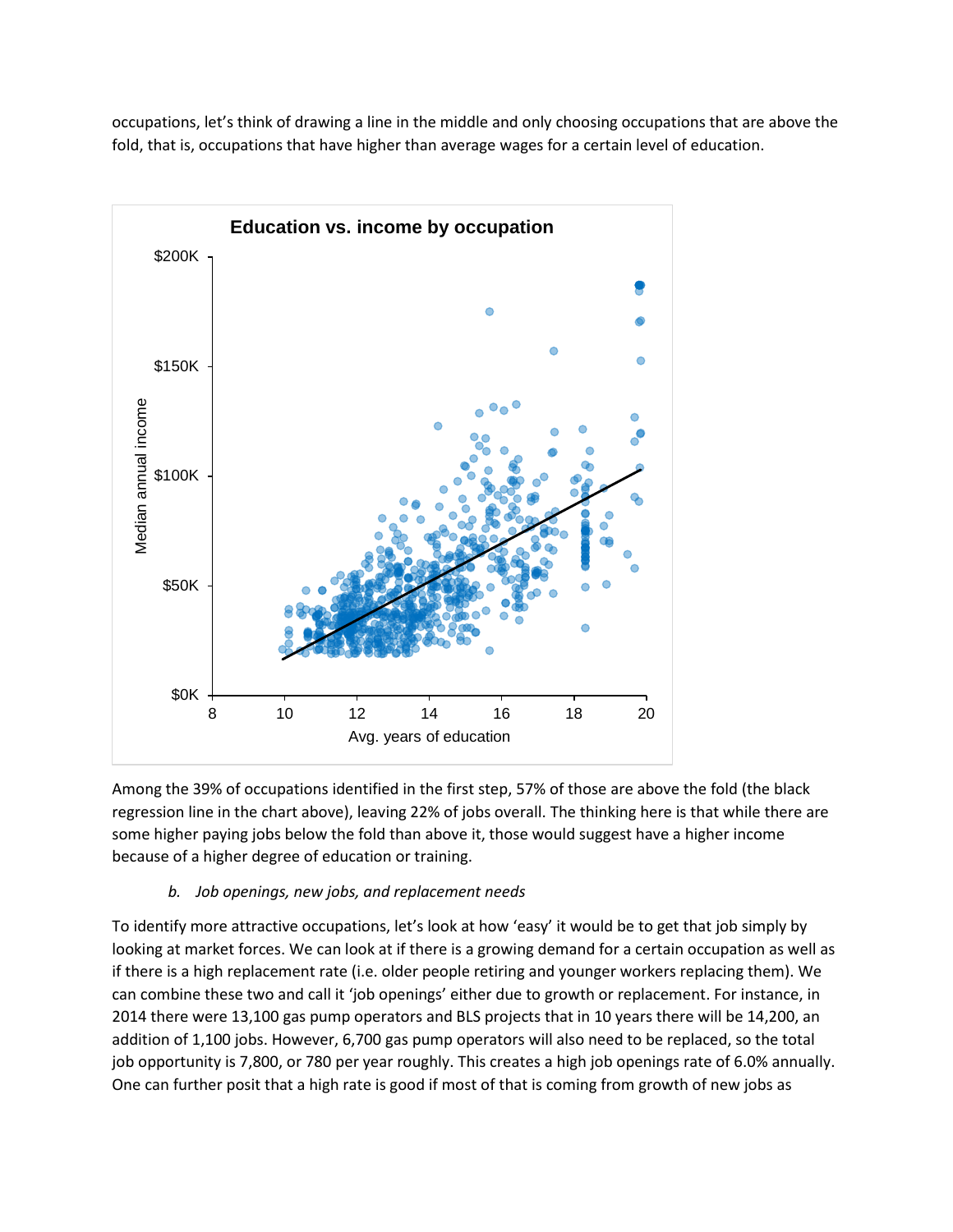

opposed to a replacement of older workers. So let's plot the job market growth rate against the job openings rate.

We can narrow occupations down to the ones that are at least not shrinking. While the average job opening rate is 2.8%, we can be a bit more inclusive and set our filter to include occupations that have a job openings rate of 2% or higher. Adding these filters, excludes 41% of the jobs remaining from the last step while keeping 59%, or 13% overall.

## *c. Pay*

After all, we are looking at jobs that pay well. So let's plot annual median wages by percentile.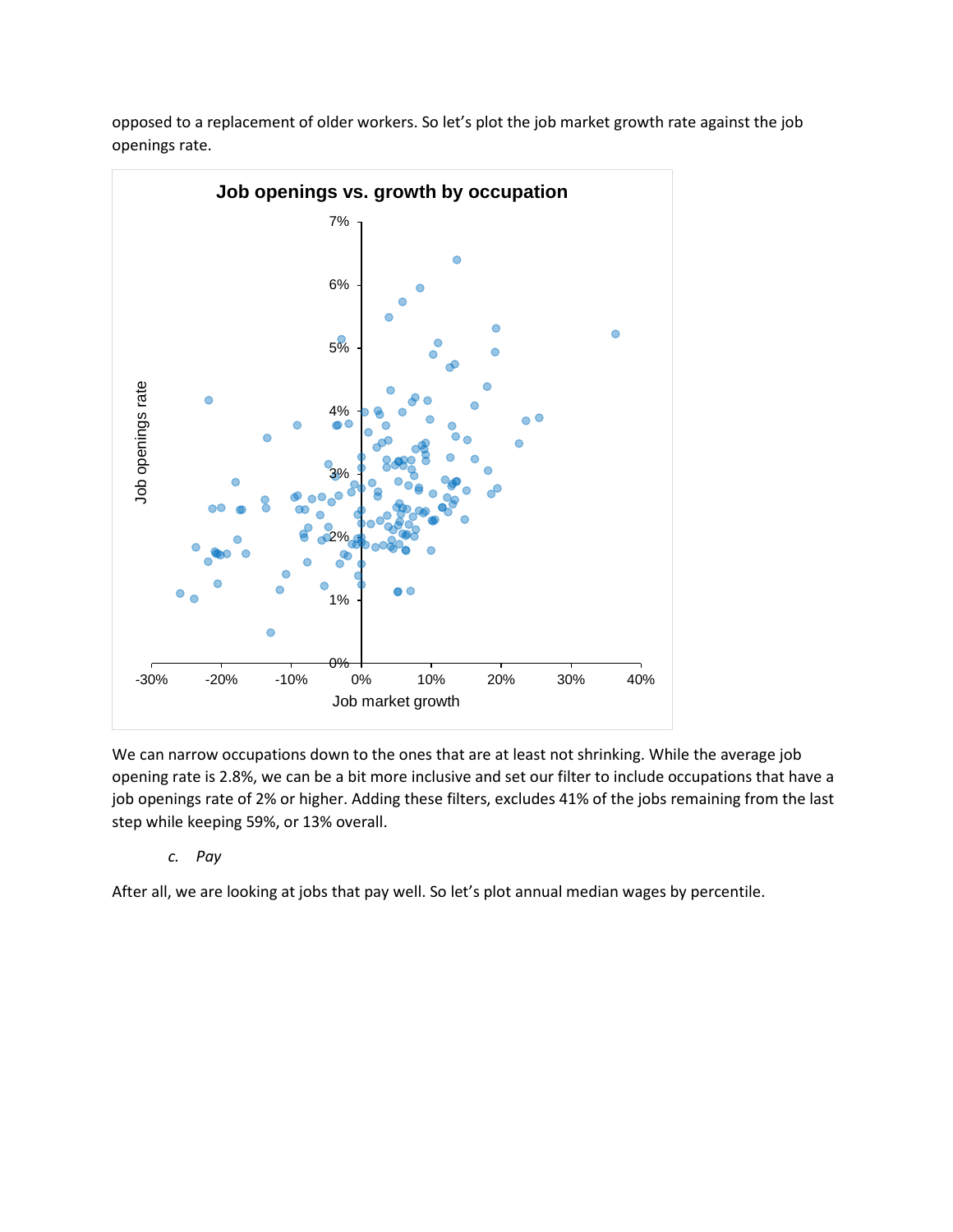

For our filtering purposes. Let's cut out half of these, sticking to the remaining jobs that are at the top half of the income distribution, leaving 7% of occupations overall. These remaining occupations have a median annual income greater than \$41,260.

## *d. Manual review*

A manual review of the remaining occupations revealed that 23% of the remaining jobs were jobs likely requiring a promotion (e.g. supervisor of mechanics) or more specialized knowledge or training (e.g. ship engineer). This leaves overall 5% of jobs.

### *e. Downside risk*

A final filter is comparing the median wage with the  $10<sup>th</sup>$  percentile wage, to assess downside potential. For example, median income for an electrician was \$51,880 meanwhile the 10<sup>th</sup> percentile only received \$36,420, 30% less. In addition, we can look at how the electrician wages looked like 2 years ago and see if there was a decline or increase in wages. For the electricians, median wages used to be \$49,840 2 years ago, representing a 4% increase.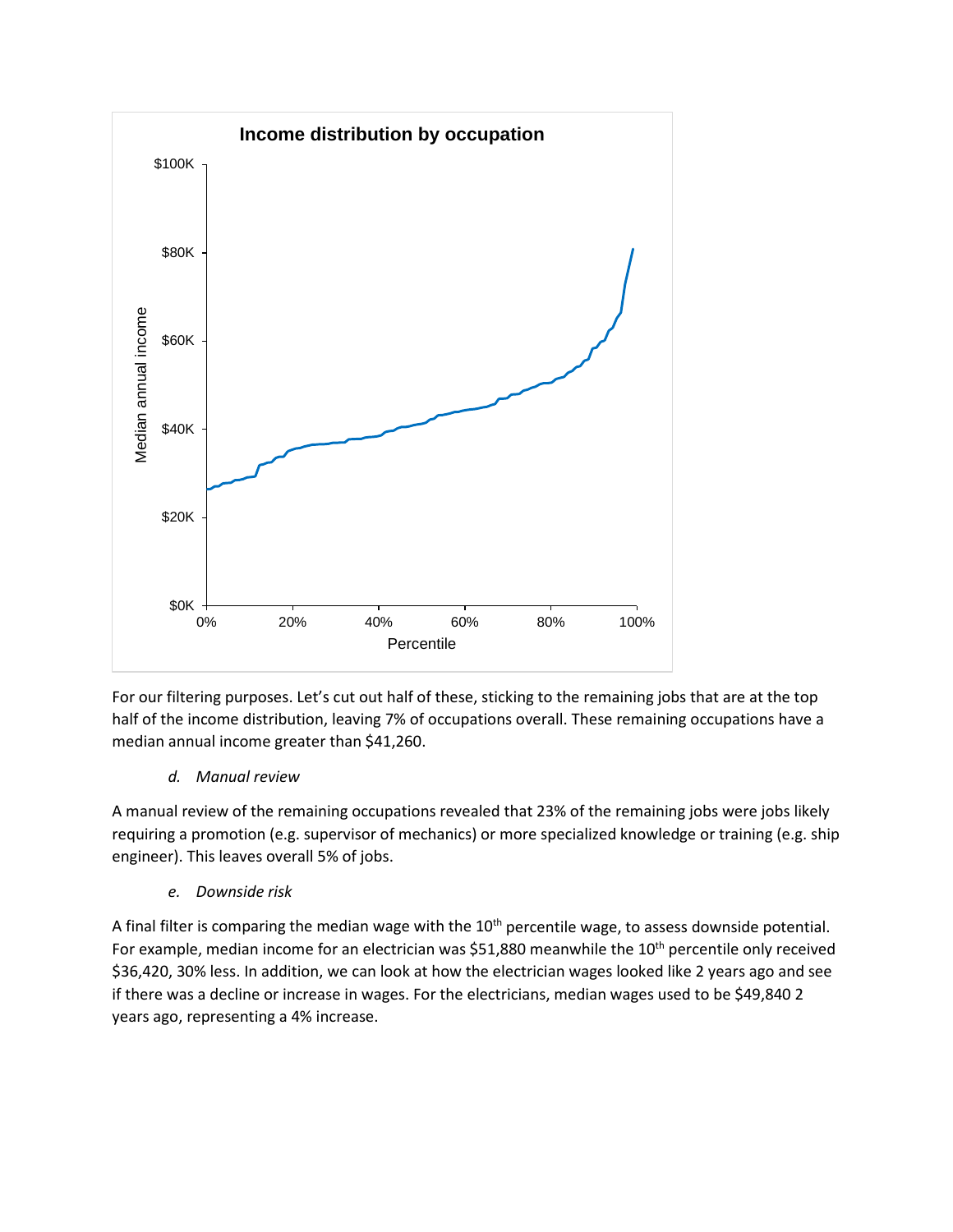

Let's further filter down to only include occupations where median income grew and the  $10<sup>th</sup>$  percentile income is at least \$25K, still leaving 5% of overall occupations.

Remaining is a list of 37 occupations, all covered by 4 of BLS' major occupational groups, "Construction and Extraction", "Installation, Maintenance, and Repair", "Production", and "Transportation and Material Moving", under major occupation codes 47, 49, 51, and 53. All at a glance physical jobs.

|                                                  |         | Job<br>market | Job<br>market | Job<br>openings | <b>Median</b><br>annual |
|--------------------------------------------------|---------|---------------|---------------|-----------------|-------------------------|
| <b>Occupation</b>                                | Code    | growth        | size          | rate            | income                  |
| Elevator installers and repairers                | 47-4021 | 13%           | 21K           | 3%              | \$80,870                |
| Electrical power-line installers and repairers   | 49-9051 | 11%           | 119K          | 5%              | \$66,450                |
| Petroleum pump system operators                  | 51-8093 | 2%            | 42K           | 4%              | \$65,190                |
| <b>Boilermakers</b>                              | 47-2011 | 9%            | 17K           | 2%              | \$60,120                |
| Rail transportation workers, all other           | 53-4099 | 3%            | 3.8K          | 4%              | \$59,840                |
| Gas compressor and gas pumping station operators | 53-7071 | 4%            | 5.1K          | 5%              | \$58,350                |
| Rail car repairers                               | 49-3043 | 2%            | 22K           | 3%              | \$55,570                |
| Rotary drill operators, oil and gas              | 47-5012 | 13%           | 28K           | 5%              | \$54,310                |
| Control and valve installers and repairers       | 49-9012 | $0\%$         | 42K           | 4%              | \$54,100                |
| Rail-track laying and equipment operators        | 47-4061 | 9%            | 16K           | 3%              | \$52,830                |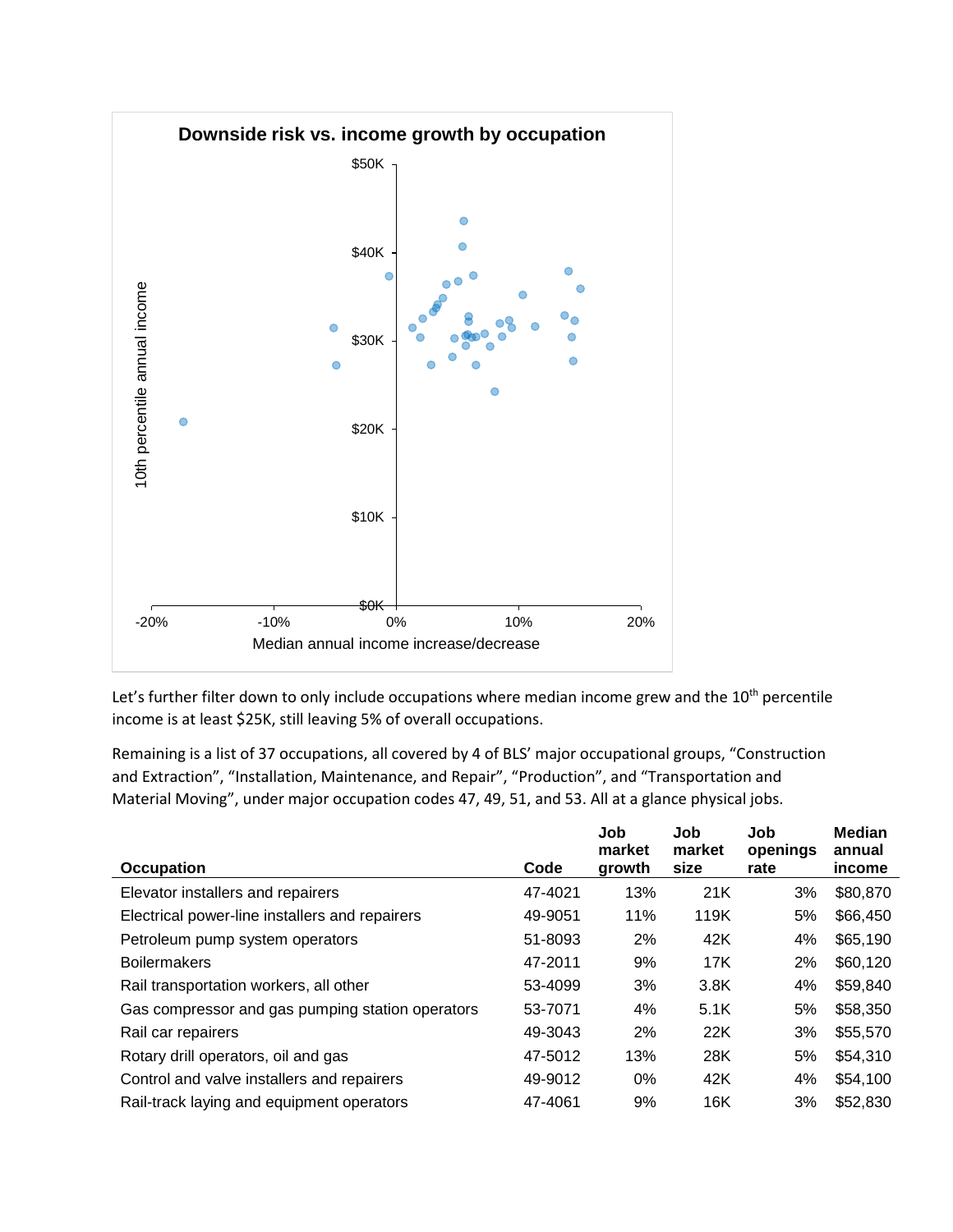| Electricians                                            | 47-2111 | 14% | 629K | 3% | \$51,880 |
|---------------------------------------------------------|---------|-----|------|----|----------|
| Crane and tower operators                               | 53-7021 | 8%  | 46K  | 4% | \$51,650 |
| Millwrights                                             | 49-9044 | 15% | 41K  | 4% | \$51,390 |
| Plumbers, pipefitters, and steamfitters                 | 47-2152 | 12% | 425K | 2% | \$50,620 |
| Structural iron and steel workers                       | 47-2221 | 5%  | 61K  | 2% | \$50,490 |
| <b>Commercial divers</b>                                | 49-9092 | 36% | 4.4K | 5% | \$50,470 |
| Industrial machinery mechanics                          | 49-9041 | 18% | 332K | 4% | \$49,690 |
| Pile-driver operators                                   | 47-2072 | 16% | 3.7K | 3% | \$49,430 |
| Mobile heavy equipment mechanics                        | 49-3042 | 5%  | 125K | 3% | \$48,770 |
| Reinforcing iron and rebar workers                      | 47-2171 | 24% | 19K  | 4% | \$48,010 |
| Brickmasons and blockmasons                             | 47-2021 | 19% | 78K  | 3% | \$47,950 |
| Derrick operators, oil and gas                          | 47-5011 | 13% | 22K  | 5% | \$47,910 |
| Refractory materials repairers                          | 49-9045 | 0%  | 1.8K | 3% | \$47,060 |
| Wellhead pumpers                                        | 53-7073 | 14% | 14K  | 6% | \$46,990 |
| Sheet metal workers                                     | 47-2211 | 7%  | 141K | 3% | \$45,750 |
| Heating, AC, and refrigeration mechanics and installers | 49-9021 | 14% | 292K | 3% | \$45,110 |
| Service unit operators, oil, gas, and mining            | 47-5013 | 7%  | 65K  | 4% | \$45,000 |
| Water and wastewater treatment plant operators          | 51-8031 | 6%  | 117K | 3% | \$44,790 |
| Construction equipment operators                        | 47-2073 | 10% | 363K | 3% | \$44,600 |
| Extraction workers, all other                           | 47-5099 | 11% | 5.7K | 2% | \$44,370 |
| Earth drillers, except oil and gas                      | 47-5021 | 14% | 20K  | 4% | \$44,240 |
| <b>Traffic technicians</b>                              | 53-6041 | 6%  | 6.8K | 6% | \$43,930 |
| Insulation workers, mechanical                          | 47-2132 | 19% | 30K  | 5% | \$43,610 |
| Security and fire alarm systems installers              | 49-2098 | 13% | 64K  | 4% | \$43,420 |
| Maintenance workers, machinery                          | 49-9043 | 8%  | 91K  | 2% | \$43,260 |
| Riggers                                                 | 49-9096 | 9%  | 21K  | 3% | \$43,220 |
| Hoist and winch operators                               | 53-7041 | 0%  | 2.9K | 3% | \$42,220 |

## **3. Finding the most attractive locations for the jobs**

The final step is to take the national level data and apply it to a localized context. Differences in pay, cost of living (purchasing power), job market saturation, and state income taxes may shed some light on what jobs to look at and where.

So for this step we will convert gross income to net income at a state level, and normalize the net pay based on local purchasing power.

The top 10 cities based on average net purchasing power in the collection of the 37 jobs above shown in the table below. Many of them and other top cities in Illinois.

| City                         | Gross<br>pay | Net pay | <b>Purchasing</b><br>power |
|------------------------------|--------------|---------|----------------------------|
| Springfield, IL              | \$64K        | \$51K   | \$56K                      |
| Kennewick-Pasco-Richland, WA | \$64K        | \$54K   | \$56K                      |
| Danville, IL                 | \$53K        | \$43K   | \$55K                      |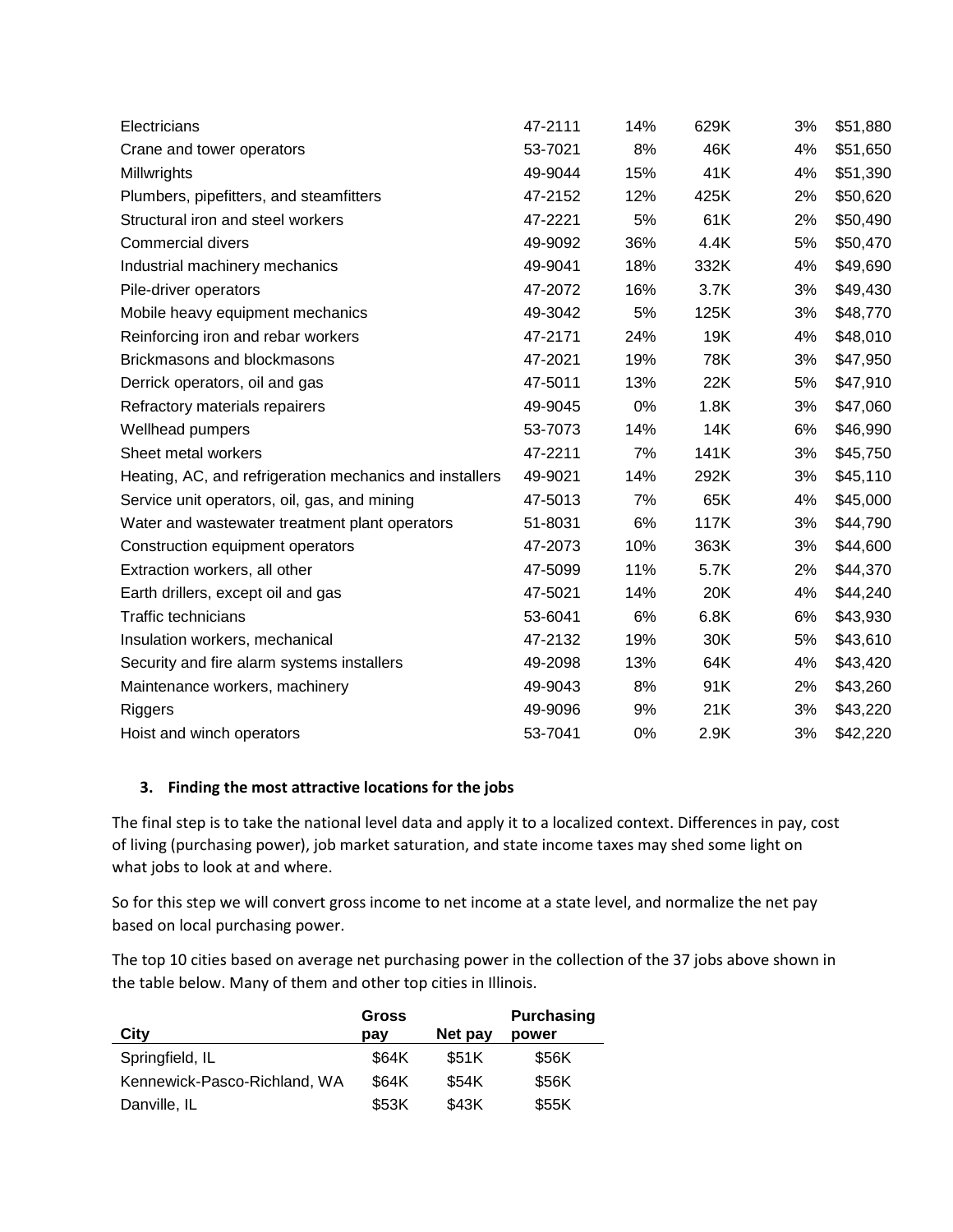| Fairbanks, AK              | \$68K | \$57K | \$53K |
|----------------------------|-------|-------|-------|
| Rockford, IL               | \$60K | \$49K | \$53K |
| Peoria, IL                 | \$58K | \$47K | \$52K |
| Anchorage, AK              | \$68K | \$57K | \$51K |
| Michigan City-La Porte, IN | \$53K | \$44K | \$52K |
| Longview, WA               | \$57K | \$49K | \$52K |
| Champaign-Urbana, IL       | \$59K | \$48K | \$51K |

The top 3 states are Alaska, Illinois, and Washington. Within these 3 top states, the top jobs by net purchasing power are shown in the table below.

|                                                         | <b>Gross</b> |         | <b>Purchasing</b> |
|---------------------------------------------------------|--------------|---------|-------------------|
| Job                                                     | pay          | Net pay | power             |
| <b>Elevator Installers and Repairers</b>                | \$83K        | \$65K   | \$66K             |
| <b>Electrical Power-Line Installers and Repairers</b>   | \$80K        | \$65K   | \$65K             |
| Hoist and Winch Operators                               | \$87K        | \$68K   | \$64K             |
| Service Unit Operators, Oil, Gas, and Mining            | \$84K        | \$69K   | \$62K             |
| Rotary Drill Operators, Oil and Gas                     | \$79K        | \$65K   | \$58K             |
| Derrick Operators, Oil and Gas                          | \$78K        | \$64K   | \$58K             |
| Plumbers, Pipefitters, and Steamfitters                 | \$65K        | \$54K   | \$55K             |
| Insulation Workers, Mechanical                          | \$68K        | \$56K   | \$54K             |
| Reinforcing Iron and Rebar Workers                      | \$71K        | \$58K   | \$54K             |
| Millwrights                                             | \$64K        | \$53K   | \$54K             |
| <b>Structural Iron and Steel Workers</b>                | \$66K        | \$54K   | \$54K             |
| Electricians                                            | \$63K        | \$52K   | \$53K             |
| <b>Brickmasons and Blockmasons</b>                      | \$62K        | \$50K   | \$52K             |
| <b>Pile-Driver Operators</b>                            | \$68K        | \$57K   | \$52K             |
| <b>Construction Equipment Operators</b>                 | \$61K        | \$50K   | \$52K             |
| <b>Crane and Tower Operators</b>                        | \$62K        | \$51K   | \$51K             |
| Water and Wastewater Treatment Plant Operators          | \$60K        | \$50K   | \$50K             |
| Rail Transportation Workers, All Other                  | \$65K        | \$52K   | \$49K             |
| Control and Valve Installers and Repairers              | \$62K        | \$52K   | \$48K             |
| Petroleum Pump System Operators                         | \$61K        | \$51K   | \$47K             |
| <b>Sheet Metal Workers</b>                              | \$55K        | \$46K   | \$47K             |
| <b>Boilermakers</b>                                     | \$58K        | \$48K   | \$47K             |
| <b>Industrial Machinery Mechanics</b>                   | \$54K        | \$45K   | \$47K             |
| Earth Drillers, Except Oil and Gas                      | \$58K        | \$48K   | \$46K             |
| Heating, AC, and Refrigeration Mechanics and Installers | \$53K        | \$45K   | \$46K             |
| Mobile Heavy Equipment Mechanics                        | \$53K        | \$45K   | \$45K             |
| Security and Fire Alarm Systems Installers              | \$54K        | \$45K   | \$44K             |
| Rail-Track Laying and Maintenance Equipment Operators   | \$57K        | \$47K   | \$44K             |
| <b>Traffic Technicians</b>                              | \$55K        | \$47K   | \$44K             |
| Maintenance Workers, Machinery                          | \$48K        | \$41K   | \$43K             |